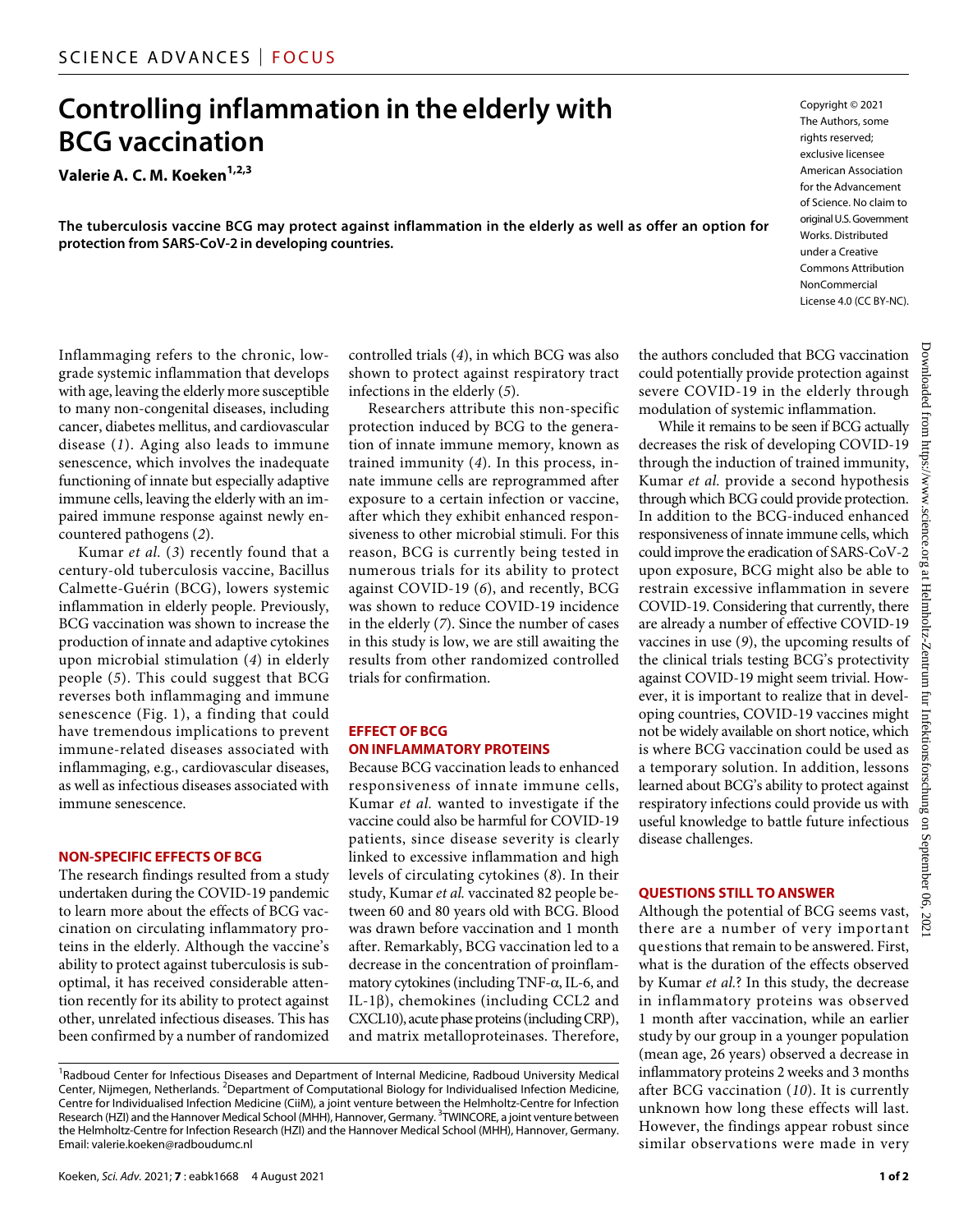

**Fig. 1. In the elderly, BCG vaccination leads to a decrease in circulating inflammatory proteins and an increase in innate immune responses upon stimulation.** These results provide an opportunity for utilizing BCG as a tool to counteract inflammaging, a chronic low-grade inflammation, as well as immune senescence, the gradual deterioration of the immune system, which develop with advanced age. Credit: Ashley Mastin/*Science Advances.*

different settings. Another important element to discover is whether the decrease in inflammatory proteins is of any clinical significance. This will require a randomized placebo-controlled trial and following vaccinated individuals over time while monitoring the onset of immune-related diseases. In addition, the mechanism of action remains elusive. We need to understand how this decrease in circulating inflammatory proteins is induced, which tissues are involved, and how this relates to the simultaneous enhancement of myeloid function, known as trained immunity.

Finally, it will be interesting to study if these effects are also induced by other liveattenuated vaccines. For other vaccines, including the measles and oral polio vaccines, research shows that these also protect against unrelated infectious diseases (*4*). It will be interesting to see if they have a comparable effect on systemic inflammation. When questions such as these get answered, we might be able to employ BCG for much more than just protection against tuberculosis.

#### **REFERENCES**

- 1. L. Ferrucci, E. Fabbri, Inflammageing: Chronic inflammation in ageing, cardiovascular disease, and frailty. *Nat. Rev. Cardiol.* **15**, 505–522 (2018).
- 2. P. Santos-Moreno, G.Burgos-Angulo, M.A.Martinez-Ceballos, A. Pizano, D. Echeverri, P. K. Bautista-Niño, A. J. M. Roks, A. Rojas-Villarraga, Inflammaging as a link between autoimmunity and cardiovascular disease: the case of rheumatoid arthritis. *RMD Open* **7**, e001470 (2021).
- 3. N. Pavan Kumar, C. Padmapriyadarsini, A. Rajamanickam, S. B. Marinaik, A. Nancy, S. Padmanaban, N. Akbar, M. Murhekar, S. Babu, Effect of BCG vaccination on proinflammatory responses in elderly individuals. *Sci. Adv.* **7**, eabg7181 (2021).
- 4. L. C. J. de Bree, V. A. C. M. Koeken, L. A. B. Joosten, P. Aaby, C. S. Benn, R. van Crevel, M. G. Netea, Non-specific effects of vaccines: Current evidence and potential implications. *Semin. Immunol.* **39**, 35–43 (2018).
- 5. E. J. Giamarellos-Bourboulis, M. Tsilika, S. Moorlag, N. Antonakos, A. Kotsaki, J. Domínguez-Andrés, E. Kyriazopoulou, T. Gkavogianni, M.-E. Adami, G. Damoraki, P. Koufargyris, A. Karageorgos, A. Bolanou, H. Koenen, R. van Crevel, D.-I. Droggiti, G. Renieris, A. Papadopoulos, M. G. Netea, Activate: Randomized clinical trial of BCG vaccination against infection in the elderly. *Cell* **183**, 315–323.e9 (2020).
- 6. M. Gonzalez-Perez, R. Sanchez-Tarjuelo, B. Shor, E. Nistal-Villan, J. Ochando, The BCG Vaccine for COVID-19: First verdict and future directions. *Front. Immunol.* **12**, 632478 (2021).
- 7. M. Tsilika, E. Taks, K. Dolianitis, A. Kotsaki, K. Leventogiannis, C. Damoulari, M. Kostoula, M. Paneta, G. Adamis, I. C. Papanikolaou, K. Stamatelopoulos, A. Bolanou, K. Katsaros,
	- C. Delavinia, I. Perdios, A. Pandi, K. Tsiakos, N. Proios, E. Kalogianni, I. Delis, E. Skliros, K. Akinosoglou, A. Perdikouli, G. Poulakou, H. Milionis,
	- E. Athanassopoulou, E. Kalpaki, L. Efstratiou, V. Perraki, A. Papadopoulos, M. G. Netea, E.J. Giamarellos-Bourboulis, ACTIVATE-2: A double-blind randomized trial of BCG vaccination against COVID19 in individuals at risk. *medRxiv* 2021:2021.05.20.21257520 (2021).
- 8. J. L. Schultze, A. C. Aschenbrenner, COVID-19 and the human innate immune system. *Cell* **184**, 1671–1692 (2021).
- 9. P. Olliaro, E. Torreele, M. Vaillant, COVID-19 vaccine efficacy and effectiveness-the elephant (not) in the room. *Lancet Microbe* **2**, e279–e280 (2021).
- 10. V. A. Koeken, L. C. J. de Bree, V. P. Mourits, S. J. Moorlag, J. Walk, B. Cirovic, R. J. Arts, M. Jaeger, H. Dijkstra, H. Lemmers, L. A. Joosten, C. S. Benn, R. van Crevel, M. G. Netea, BCG vaccination in humans inhibits systemic inflammation in a sex-dependent manner. *J. Clin. Invest.* **130**, 5591–5602 (2020).

#### 10.1126/sciadv.abk1668

**Citation:** V. A. C. M. Koeken, Controlling inflammation in the elderly with BCG vaccination. *Sci. Adv.* **7**, eabk1668 (2021).